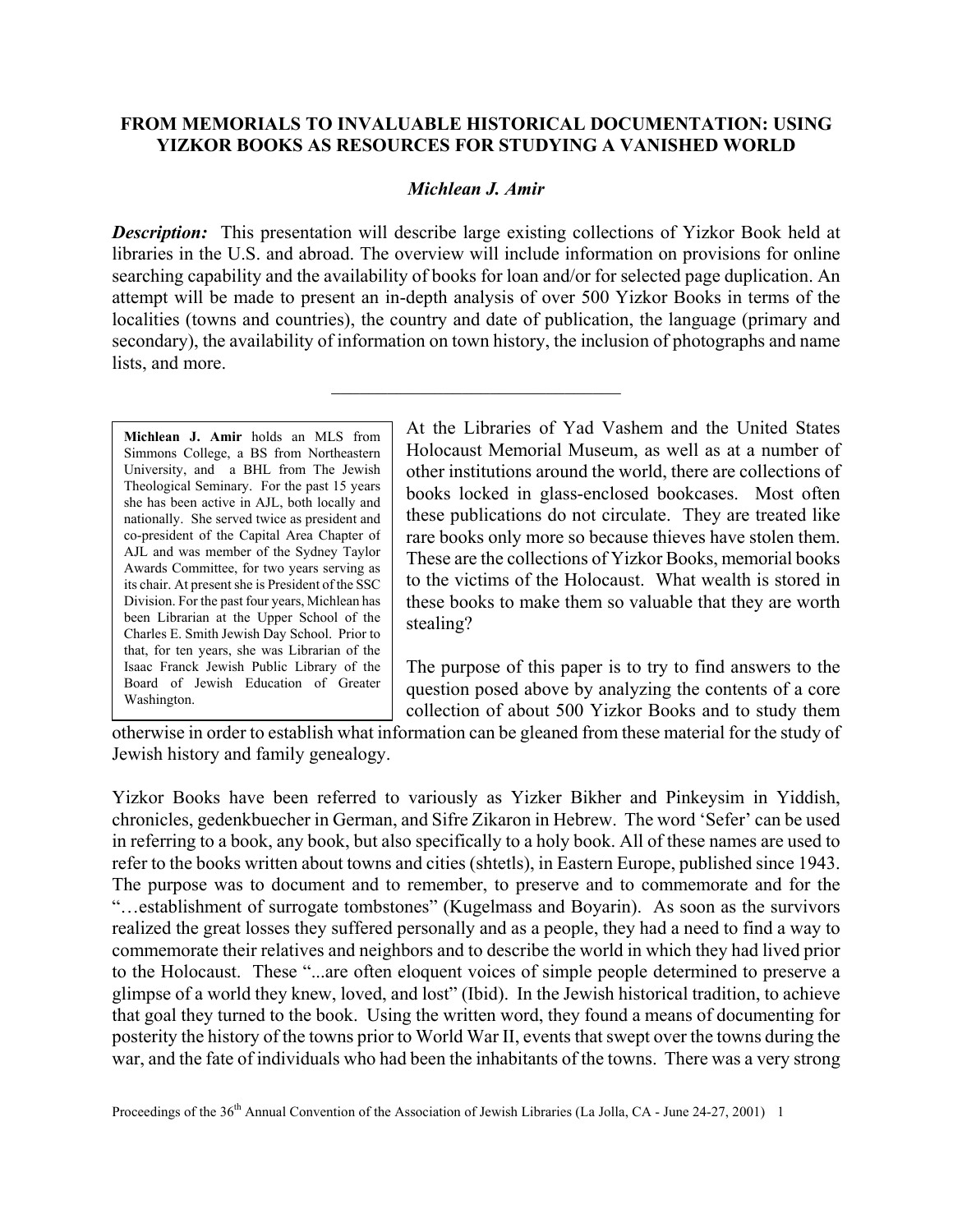sense among the survivors that if they could not have the physical connection to the dead that cemeteries usually constitute, at least they would have books as memorials. The first of this genre was the Lodz Yizkor Book published in 1943.

For the purposes of this paper, the strict definition of Yizkor Books is used in that these were written without any accepted guidelines, by survivors of a specific locality, who belonged to an organization, a landsmanshaft, with representatives in Israel, and the United States, and often also in Canada, and South America. The materials included were written by many authors and edited by one person or at times several people. The landsmanshaft organizations sponsored the publication of the books in limited numbers of 1,000 copies or less, for financial reasons, but also due to fear that not too many people other than families of the few survivors would be interested in purchasing them. As will be seen, the towns represented are spread out in Eastern Europe. There are some Yizkor Books about Hungarian towns, for instance. However, most of the books about Hungarian, German, and Czech towns are not included. These books were written mostly by Jewish or non-Jewish individuals, inhabitants of the towns who wanted to document the history of the town's Jewish population and their fate during the Holocaust. These types of commemorative books have been published all along with many well into the 90's. This is not the case with the Yizkor Books. The largest number was published in the 60's, many were published in the 70's, and then the numbers began to decrease. Chart No.1 illustrates the years of publication of the Yizkor Books discussed here.

Most of the Yizkor Books deal with one town or city, but there are books for countries or regions such as Greece, Lithuania, Galicia, Transylvania, and Ruthenia, and there are books that include a large city and the towns around it. Of the Yizkor Books used in this study, about 10% deal with two or more towns, and about 5% deal with countries or regions. It is for this reason that in 500 books more than 636 towns are represented.

There is no one conclusive number for Yizkor Books published due to the difference in definition as to what constitutes a Yizkor Book. In 1973, Abraham Wein talked about 400 that were written in the previous thirty years. Bass included 342 in a listing published the same year. Kranzler talks about 600 in 1979 and Hauptman mentions 800 in 1998. As defined here, the number is probably somewhere between Kranzler's and Hauptman's estimates. But no matter what number one accepts, the information available to us in Yizkor Books is included in a staggering number of pages, probably much higher than the 150,000 pages mentioned by Wein in 1973. He said already then that they "contain a greater amount of information and data on the life of Eastern European Jewish communities than all other publications" [on the subject]. Thousands of authors were involved in the writing of the books, probably at least 10,000, and there were over 1,000 editors. Some editors such as David Stockfish and A. Shtein worked on numerous Yizkor Books. In some, historians were involved, but most contributors were people who experienced the happenings and were eyewitnesses rather than intellectuals or researchers. Often the editors were members and functionaries of the landsmanschaft organizations in Israel and the Diaspora.

Yizkor Books were written in Hebrew and in Yiddish. Many had the same text in both languages to make it possible for those who did not know Yiddish any more to read about the towns of origin of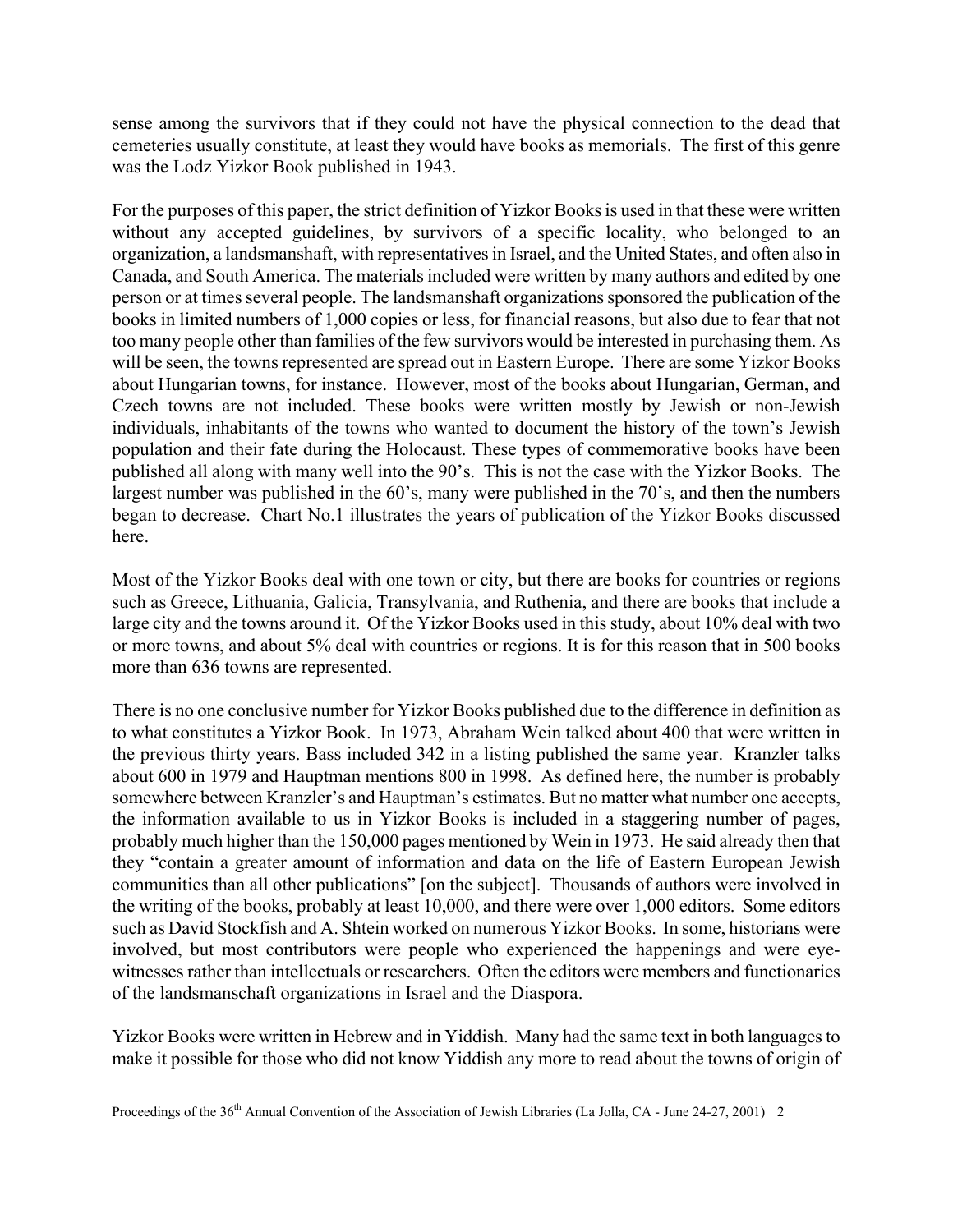their families. Some have summaries or introductions in English and a few in Spanish since the books were underwritten by family members living in the United States and in South America, mainly in Argentina and Mexico. Since the 90's, JewishGen has been coordinating efforts to translate Yizkor Books into English so that increasingly they are available for those who are not able to read Hebrew and Yiddish. Chart No. 2 illustrates the distribution of languages of Yizkor Books. The Yiddish of these books is of great importance as a source of local dialects and slang used generally and developed during the Holocaust in various regions of Eastern Europe. However, Hebrew is the predominant language. Of the collection examined here, 62% are in Hebrew. This is not surprising as 412 were published in Israel. The United States follows with 74. The distribution by country of publication is illustrated in Chart No. 3.

Before World War II, over three million Jews lived in Poland, at the time the country with the largest Jewish population. Half a million lived in its largest cities, Warsaw and Lodz. All but 10% of them perished during the Holocaust. It is therefore not surprising that close to a half of the Yizkor Books are about towns in Poland. Ukraine follows with 110 and Belarus with 76. Chart No. 4 illustrates the distribution of towns by country. Some towns have two or even more Yizkor Books. Of the towns in this study, 13% were in this category. Most often these are books about the larger towns with large Jewish populations. Some towns and certainly regions have multi volume Yizkor Books such as Slonim with four volumes, Pinsk and Vilna with three, Bessarabia with three, and Lithuania with four.

Sizes of the towns described in the Yizkor Books vary from the largest, Warsaw, with over 300,000 to small ones with as few as 10 Jewish inhabitants. The median size is 2,500 people.

Identifying towns can be quite a challenge at times since the names changed so often. As a result, some towns have as many as 15 different name versions. What is now called Navahrudak was Novogrudek or Nawardok at one time. Here at least the names are similar. There are examples of towns with totally different names in different periods. There are names that are very common and appear again and again in different areas of Eastern Europe, and there are towns with similar sounding names. The Library of Congress has an authority file for most of the towns and that resource was used in this study. In cases where it has not established a name, NIMA is used as the authority.

It is important to keep in mind that there are additional sources for the study of pre World War II European Jewry such as the German gendenkbueche. These include very precise information on the fate of the town's Jews because it was available in the towns' records. Inhabitants had to register every change of address and so one can trace families using the town archives. Some of the books were published quite early such as the Munich memorial book that came out in 1958. But many have been published in the years since then and these continue to be written.

In spite of the fact that no basic guideline was used for the writing of Yizkor Books, the information included in them can be generally categorized. Clearly, not everyone includes all the information, but the following reveals the wealth of knowledge that can be gleaned from these books. Many have sections on all or some of the following: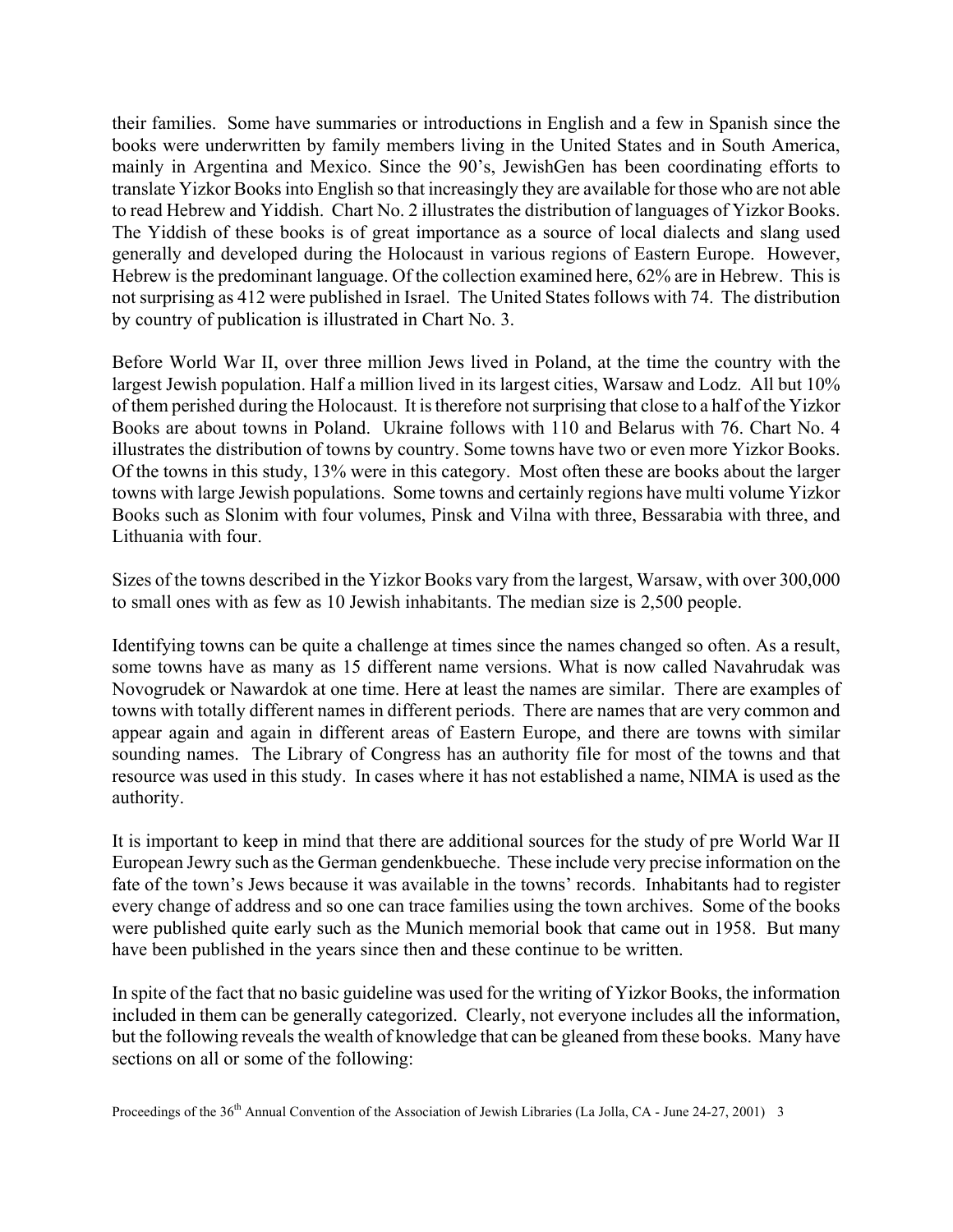- The history of Jewish life in the town from the first settlement, including everyday life, market days, transportation, religious life, role of women, relations with Christian neighbors, etc.
- Documentary materials relevant to that history, such as articles from newspapers, copies of certificates, registers of dead, and much more.
- Illustrations such as detailed maps of the town, sometimes with streets in the Jewish quarter and names of families that lived there, photographs of meetings, rabbis, school children, synagogues, parks, and more.
- Information on the economic life of the Jewish population including lists of professions at different periods in the town's history, Jewish factories, etc.
- Literary works by local writers such as poems, songs, stories, etc.
- Description of what happened to the population during the Holocaust, where they were transported to, how many escaped and to where, participation of town inhabitants in the partisan movements, and correspondence between organizations in the town and world Jewish organizations.
- Descriptions of concentration camps and forced labor camps in the town's vicinity.
- Diaries written during the Holocaust.
- Names of collaborators.
- Names of German officers who were responsible for major actions against the Jewish population of the town.
- Descriptions of Righteous Gentiles in the town.
- Details on waves of immigration especially to Palestine.
- Lists of local people who fought and died during the War of Independence.
- Indexes of names and places.
- Lists of names of town inhabitants who perished during the Holocaust.

These categories represent information that is incredibly valuable for the study of Eastern European Jewry. Research has been done using the information, but much more remains to be evaluated. One must keep in mind, as Wein suggests, that the veracity is at times questionable. They were written with a defined purpose to show the beauty of the life that was destroyed, and not by objective historians determined strictly to document the times. Where these exist, archival records of towns can be used for comparison purposes. The full spectrum of subjects on Jewish life in the shtetls can be researched extensively based on this treasure trove of information. Family genealogists can benefit greatly from these books. Often a picture included may show a relative, a map can show the name of the street where the family lived and the proximity to the school, synagogue, market. Descriptions of common local professions may apply to family members, and names lists often include family names. Even in cases where a large part of the family immigrated to the United States or Palestine early in the  $20<sup>th</sup>$  century, very often some members remained only to perish with their progeny during the Holocaust. These are a few examples of how Yizkor Books can be used in studying family history.

For the survivors of the Holocaust who came from Eastern Europe to the United States, to Israel, and elsewhere, the first task was to establish a new life for themselves. Many did so by assimilating and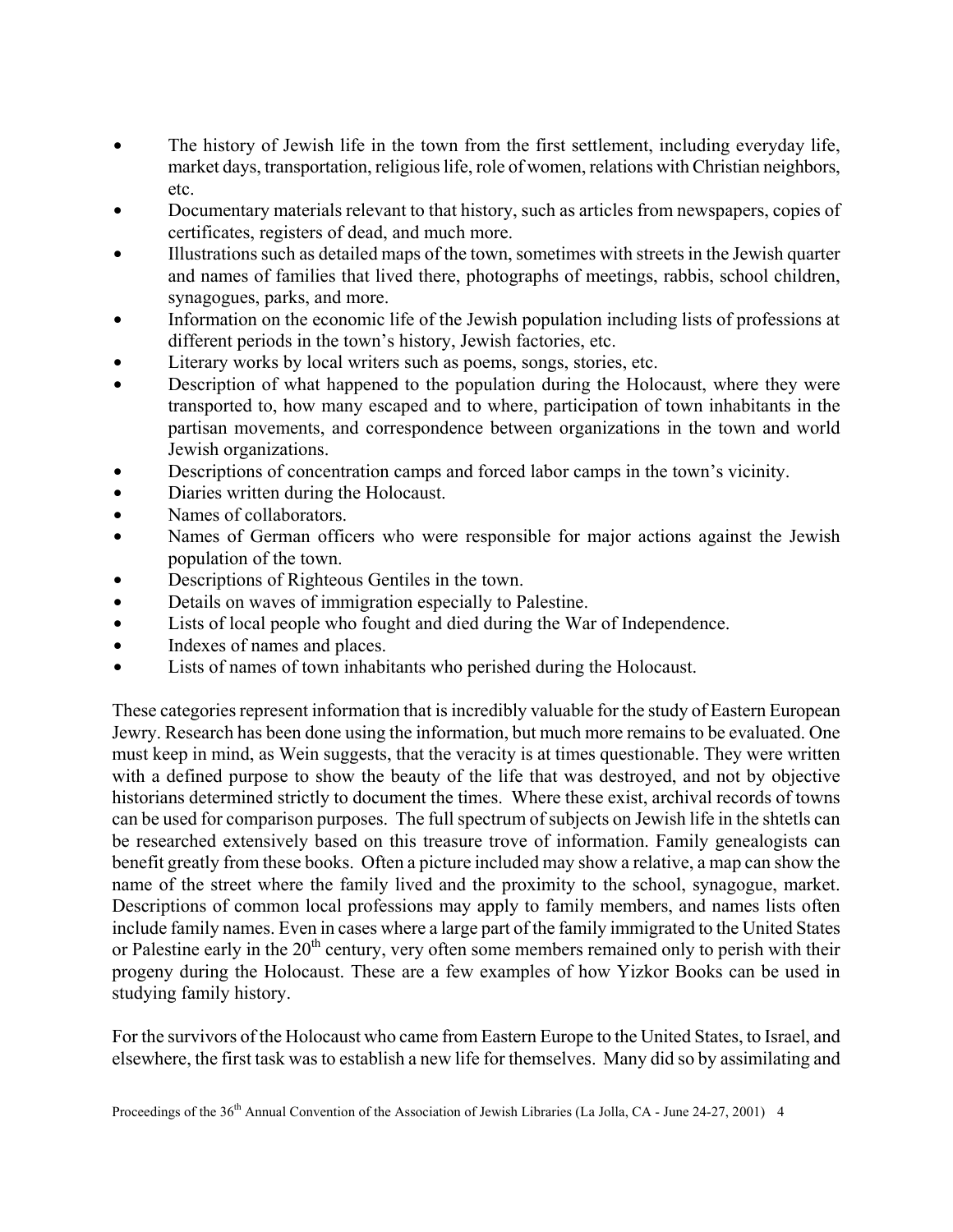in the process losing contact with their roots. Well into the  $20<sup>th</sup>$  century, comfortable in their surroundings, these same people and their descendants have been anxious to re-connect to their roots by traveling to their places of origin and by collecting any information. The great value of Yizkor Books is that they can be most helpful in this process for individuals studying their genealogy as well as in the study of the history of the period in general.

## **References**

- Baker, Zachary M. Bibliography of Eastern European Memorial (Yizkor) Books: with Call Numbers for Six Judaica Libraries in New York (New York: Jewish Genealogical Society, 1992)
- Bass, David. "Bibliographical List of Memorial Books Published in the Years 1943-1972" in Yad Vashem Studies on the Eastern European Catastrophe and Resistance IX (Jerusalem: Yad Vashem, 1973)
- From a Ruined Garden: The Memorial Books of Polish Jewry, edited and translated by Jakc Kugelmass and Jonathan Boyarin (New York: Schocken Books, 1983)
- Horowitz, Rosemary. "Reading and Writing during the Holocaust as Described in Yisker Books" in The Holocaust and the Book: Destruction and Preservation, Jonathan Rose, editor (Amherst: Univ. of Mass. Press, 2001)
- Kranzler, David. My Jewish Roots: A Practical Guide to the Tracing and Recording Your Genealogy and Family History (New York: Sepher-Hermon Press, 1979)
- Kugelmass, J. and J. Boyarin. "Yisker Bikher and the Problem of Historical Veracity: an Anthropological Approach" in The Jews of Poland Between the Two World Wars, Y. Gutman, et.al., editors (Hanover: University Press of New England, 1989)
- Mokotoff, Gary and Sallyann Amdur Sack. Where Once We Walked: A Guide to the Jewish Communities Destroyed in the Holocaust (Teaneck, NJ: Avotaynu, 1991)
- Wein, Abraham. "Memorial Books as a Source for Research into the History of Jewish Communities in Europe" in Yad Vashem Studies on the Eastern European Catastrophe and Resistance IX (Jerusalem: Yad Vashem, 1973).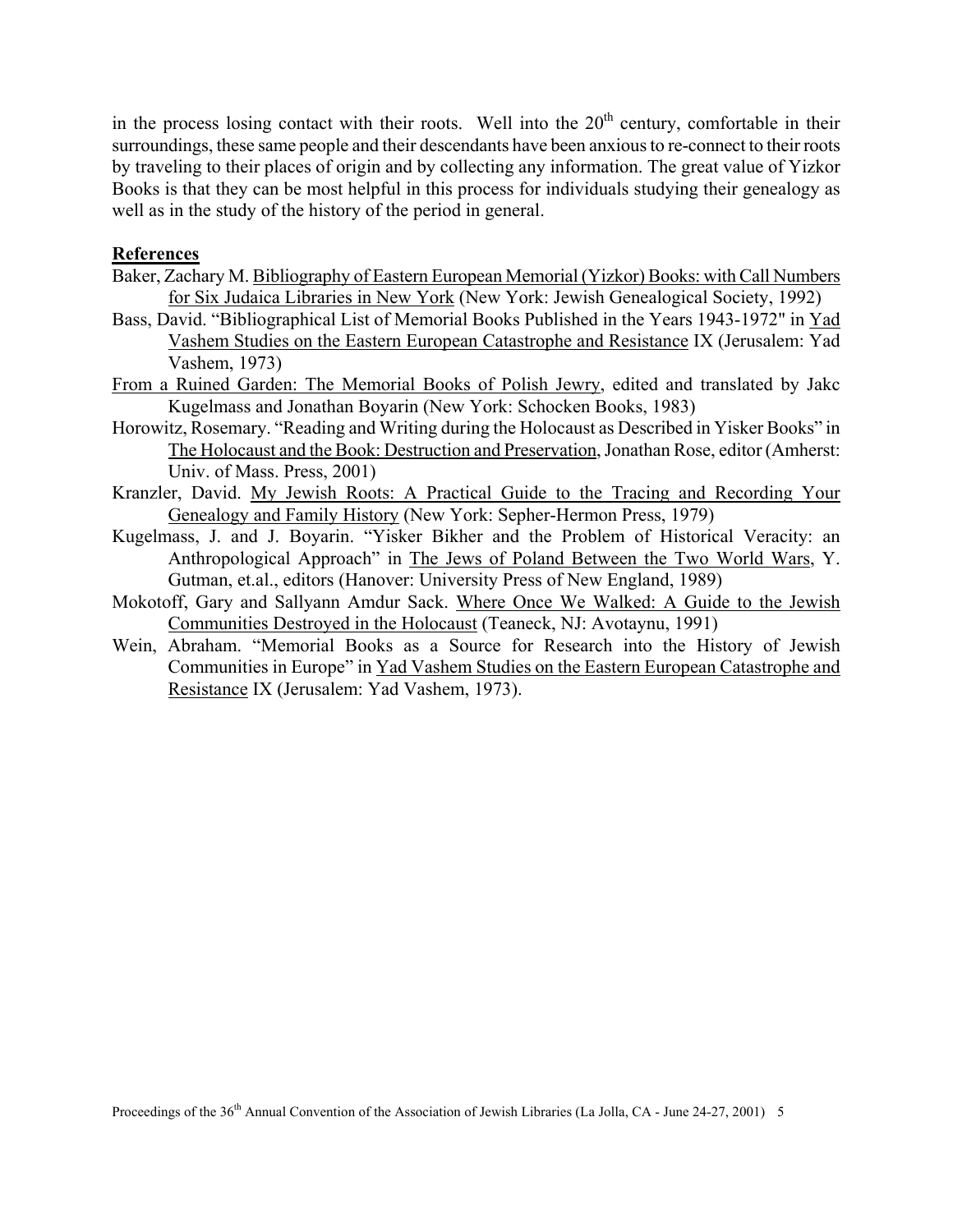#### YEAR OF PUBLICATION



Figure 1



## **PRIMARY LANGUAGE**

Figure 2

Proceedings of the 36<sup>th</sup> Annual Convention of the Association of Jewish Libraries (La Jolla, CA - June 24-27, 2001) 6